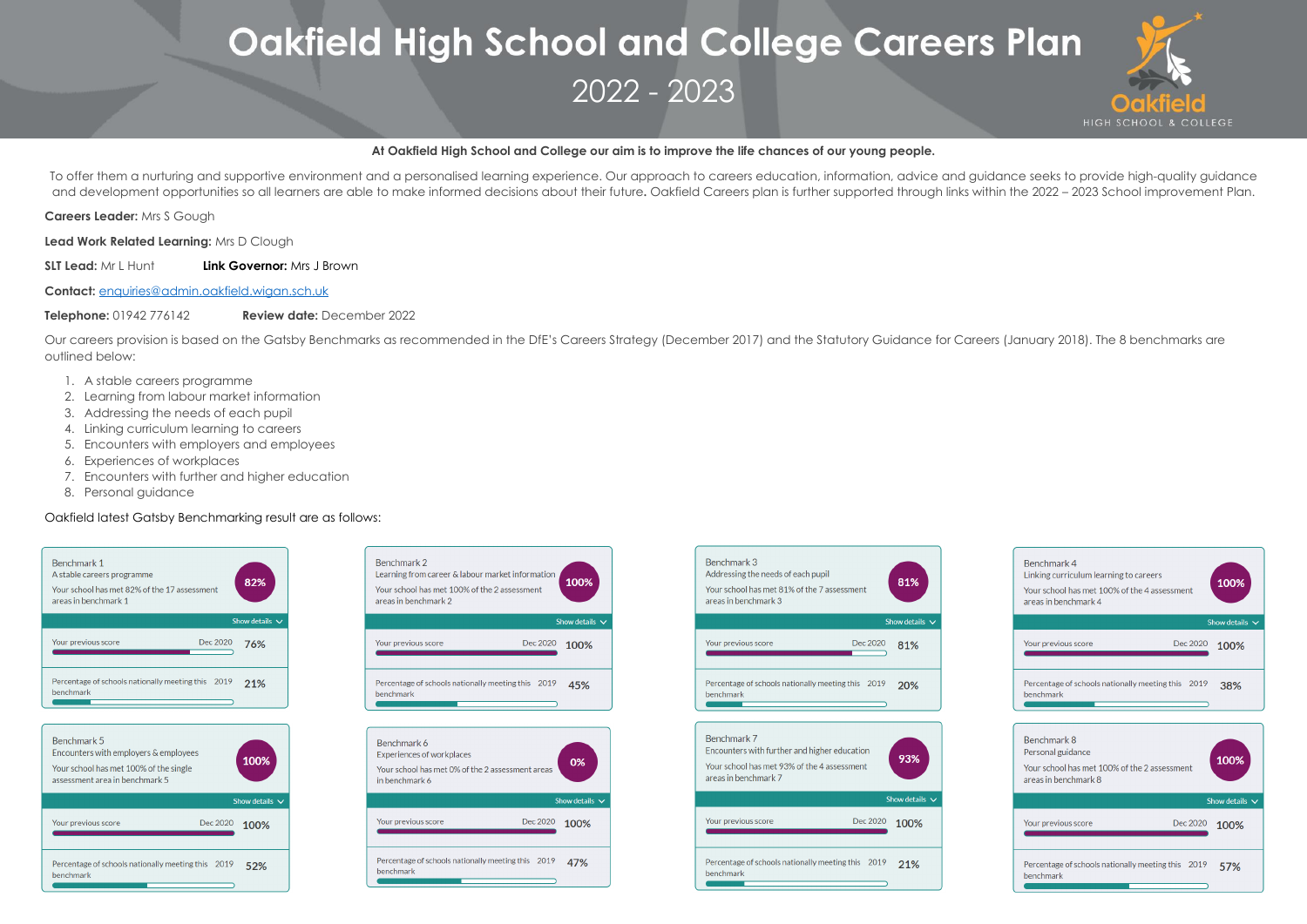## **Learning today for our Tomorrow**

|           | <b>Key Stage 3</b>                                                                                             |                                                                                                                                                                                                                                                                                                                                                                                    |                                                                                                                                                                                                                                                                                                                                                                                                                                                                                                                                                                                                                                                                                                                                                                                                                                                                                                                                                                                                                                                         |
|-----------|----------------------------------------------------------------------------------------------------------------|------------------------------------------------------------------------------------------------------------------------------------------------------------------------------------------------------------------------------------------------------------------------------------------------------------------------------------------------------------------------------------|---------------------------------------------------------------------------------------------------------------------------------------------------------------------------------------------------------------------------------------------------------------------------------------------------------------------------------------------------------------------------------------------------------------------------------------------------------------------------------------------------------------------------------------------------------------------------------------------------------------------------------------------------------------------------------------------------------------------------------------------------------------------------------------------------------------------------------------------------------------------------------------------------------------------------------------------------------------------------------------------------------------------------------------------------------|
|           | <b>Career Focus</b>                                                                                            | <b>School Year Group Outcomes</b>                                                                                                                                                                                                                                                                                                                                                  | <b>Curriculum offer</b>                                                                                                                                                                                                                                                                                                                                                                                                                                                                                                                                                                                                                                                                                                                                                                                                                                                                                                                                                                                                                                 |
|           | Learners will be aware of<br>their own skills and how<br>they can be linked to job<br>roles.                   | • Learners can express their strengths and<br>interests and how these are linked to skills<br>building<br>• Learners can identify different types of<br>employment including paid work, volunteer<br>work and work at home                                                                                                                                                         | Year 7 Team building week focus on team work, communication c<br>Whole group input from Careers adviser. GB 8<br>Year 7 PHSE Curriculum. Roles played by public institutions and volu<br>together to improve their community. GB 4<br>Year 7 Maths Curriculum. 'Maths in context', all mathematical con<br>and context. GB 4<br>Year 7 English Curriculum. Writing and reading fundamentals, inclu<br>SPaG – needed for applying for and maintaining employment GB<br>Year 7 Science Curriculum. Careers reference to the individual disc<br>into scientific research careers, Human body - doctors and specifi-<br>learn how eyes and ears work - Optometrist and audiologist GB 4<br>INTENT Week - Focus on awareness of skills and qualities applicable<br>External curriculum visits- (insert link to road map) GB 5<br>Assemblies GB 2,3,4<br>Regular careers information across the curriculum GB 4<br>Access to LMI via website and careers week information GB 2<br>Careers week GB 3,4,5,8                                                     |
| $\bullet$ | <b>Introduction of careers</b><br>planning and develop<br>employability skills                                 | Learners recognise when they are using and<br>developing skills which are valuable to<br>employers<br>Learners can explain a career in terms of a<br>path or a journey and identify steps to<br>achieving a goal<br>Learners can describe what labour market<br>information is and how it can be used to<br>inform their option choices                                            | Whole Class careers guidance GB 8<br>Planning Live Event- Transition and Beyond GB 8<br>Individual interviews with careers adviser. Goal setting and review.<br>Year 8 PHSE Curriculum - Developing Resilience, managing money<br>Year 8 Maths Curriculum. 'Maths in context', all mathematical con<br>and context. GB 4<br>Year 8 English Curriculum. Writing and reading fundamentals, inclu<br>SPaG – needed for applying for and maintaining employment GB<br>Year 8 Science Curriculum. Careers reference to the individual disc<br>$\bullet$<br>into scientific research careers. Energy - Shell renewable energy w<br>Provides students with an insight into an analytical chemists and m<br>INTENT Week - Focus on exploring how different skills and qualities<br>External curriculum visits- (insert link to road map) GB 5<br>• Assemblies. GB 2,3,4<br>Introduction to JED GB 2,3,4,5,7<br>Regular careers information across the curriculum GB 4<br>Access to LMI via website and careers week information GB 2<br>Careers week GB 3,4,5,8 |
|           | To equip Learners with<br>the knowledge to<br>explore a range of<br>opportunities to inform<br>options choices | Learners can give examples of how<br>stereotyping can affect long term choices<br>and prospects<br>Learners can express how their options<br>choices are linked to their next steps and<br>career goals<br>Learners can identify personal networks of<br>support including family, friends, community<br>and school and how they support careers<br>choices and skills development | Whole Group input from Careers adviser GB 8<br>Pathway Interview. GB 8<br>Year 9 PHSE Curriculum- All about me, Skills & Qualities, Jobs, Applia<br>contact details. GB 4<br>Year 9 Maths Curriculum. 'Maths in context', all mathematical con<br>and context. GB 4<br>Year 9 English Curriculum. Writing and reading fundamentals, inclu<br>SPaG – needed for applying for and maintaining employment GB<br>Year 9 Science Curriculum. Careers reference to the individual disc<br>into scientific research careers. Electricity - Electrician and electric<br>fundamentals of working in a laboratory environment. GB 4<br>INTENT Week - Focus on opportunities and application of skills and<br>External curriculum visits- (insert link to road map) GB 5<br>Assemblies GB 2,3,4<br>Regular careers information across the curriculum GB 4<br>Access to LMI via website and careers week information GB 2                                                                                                                                           |

ication and problem solving. **GB 3** 

and voluntary groups in society. Citizens work

tical concepts are delivered through real life links

rals, including correct grammatical structures and nent **GB 4** 

idual disciplines within science. Cell biology – links d specific organ specialists and Waves – Students aist **GB 4** 

pplicable to roles in a team. **GB 3** 

review. **GB 8** 

money and personal budgets. **GB 4** 

tical concepts are delivered through real life links

als, including correct grammatical structures and nent **GB 4** 

idual disciplines within science. Cell biology – links energy workshop. Bonding, structure and properties – ts and material scientists. **GB 4** 

qualities are used by team members. **GB 3** 

os, Application forms, knowing their address and

tical concepts are delivered through real life links

rals, including correct grammatical structures and nent **GB 4** 

idual disciplines within science. Cell biology – links lelectrical engineer, Science skills – Learning the

skills and qualities. **GB 3**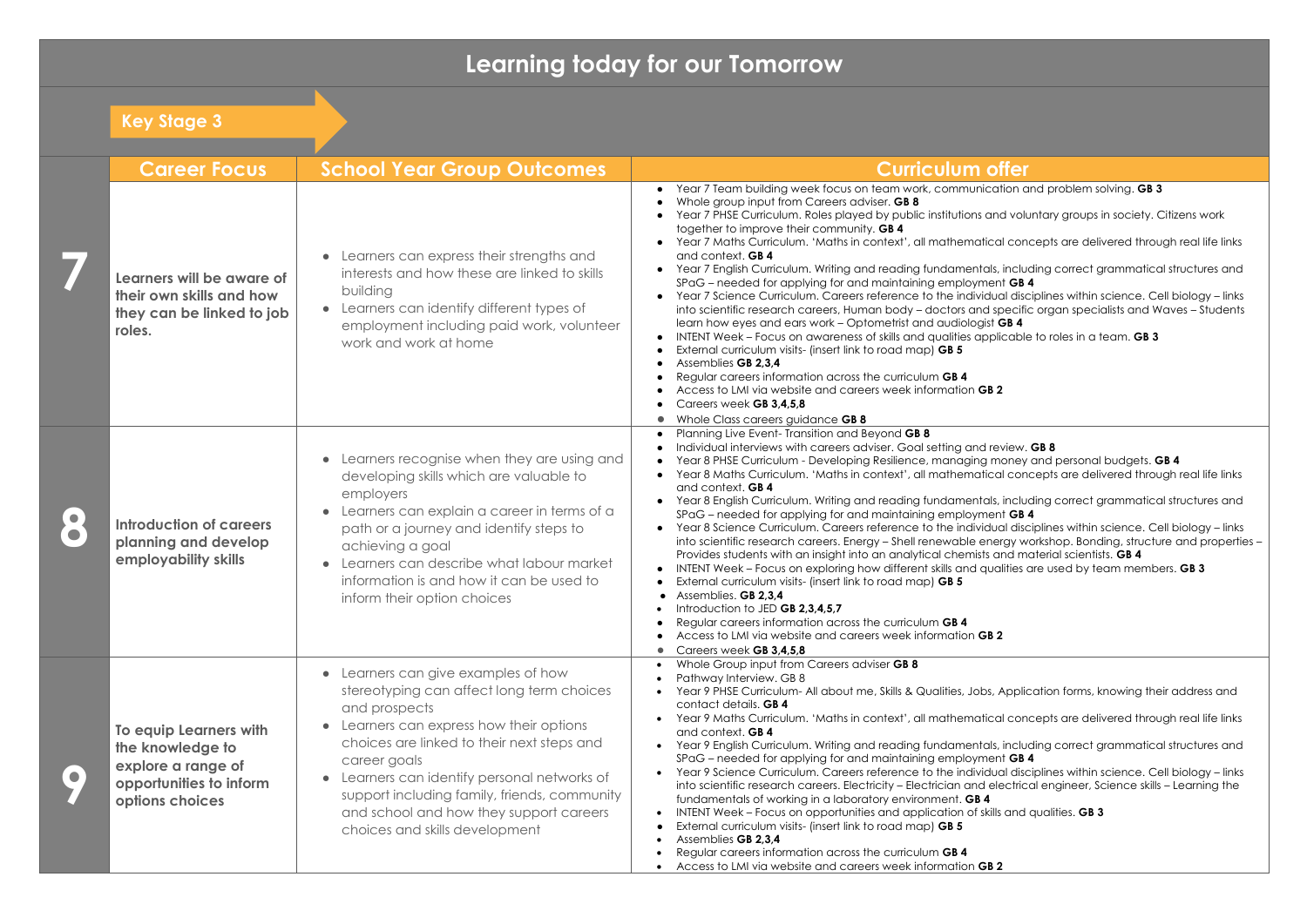• Careers week **GB 3,4,5,8** • Access to JED **GB 2,3,4,5,7**

> • Planning live event- Transition and Beyond **GB 8** reers adviser. Goal setting and review. **GB 8** • Work Experience placement **GB 6** *elopment of opportunities. GB 3*

ocational curriculum. **GB 4** 

experience placements and future career skills, update CV) – follow up with what they lves and the world of work – implications for

across the curriculum **GB 4** • Access to LMI via website and careers week information **GB 2**

s- Employability, Applications, CV'S / Letters, Volunteering in the community. **GB 4** Maths in context', all mathematical concepts fe links and context. **GB 4** 

Vriting and reading fundamentals, including res and SPaG – needed for applying for and

. STEM workshops focusing on different science

**ble group in product from B** 

provision – Individual and group **GB 3** ks- Employability, Applications, CV'S / Letters, Volunteering in the community. **GB 4**  $\frac{1}{10}$  intersections **GB 3** 

ocational curriculum **GB 4** 

opropriate. **GB 3** across the curriculum **GB 4** ● Access to LMI via website and careers week information **GB 2**

Maths in context', all mathematical concepts fe links and context. **GB 4** 

Writing and reading fundamentals, including  $r$  are grammatical structures and SPaG – needed for applying for and

. STEM workshops focusing on different science

| Learners will develop work<br>related skills and an<br>understanding of the demands<br>and expectations of a work<br>environment | Learners can describe what they learned about themselves<br>and a particular working environment from a workplace<br>experience<br>Learners know how to prepare and present themselves and<br>understand their rights and responsibilities when going<br>through a selection process<br>Learners will be able to find relevant labour market<br>information and explain how it applies to their career<br>planning |           | Planning live event- Transition of<br>Individual interviews with care<br>Work Experience placement G<br><b>INTENT Week - Focus on develo</b><br>Assemblies GB 2,3,4<br>External providers linked to voo<br>Start Profile GB 2,3,4,5,7<br>Opportunities linked to work ex<br>choices - (e.g. transferable skil<br>have learned about themselve<br>$post - 16$ choices GB 3,4,6<br>Regular careers information ad<br>Access to LMI via website and<br>Careers week GB 3,4,5,8<br>University visit GB 7<br>Year 10 PHSE Curriculum Links-<br>Interviews / Skills & Qualities, Vo<br>Year 10 Maths Curriculum. 'Ma<br>are delivered through real life<br>Year 10 English Curriculum. Wri<br>correct grammatical structures<br>maintaining employment GB 4<br>Year 10 Science Curriculum. ST<br>careers. GB 4 |
|----------------------------------------------------------------------------------------------------------------------------------|--------------------------------------------------------------------------------------------------------------------------------------------------------------------------------------------------------------------------------------------------------------------------------------------------------------------------------------------------------------------------------------------------------------------|-----------|----------------------------------------------------------------------------------------------------------------------------------------------------------------------------------------------------------------------------------------------------------------------------------------------------------------------------------------------------------------------------------------------------------------------------------------------------------------------------------------------------------------------------------------------------------------------------------------------------------------------------------------------------------------------------------------------------------------------------------------------------------------------------------------------------------|
| Learners will be able to make<br>informed decisions and<br>manage the transition to post<br>16 options                           | • Learners can explain the reasons behind their post 16 options<br>including the pros and cons of different pathways<br>Learners will be able to navigate the application process for<br>post 16 options and present themselves effectively in a<br>supporting statement<br>Learners will be able to devise strategies for success in a<br>more independent environment.                                           | $\bullet$ | Whole group input from Caree<br>Transition Support.GB 8<br>Taster sessions at next stage pr<br>Year 11 PHSE Curriculum Links-<br>Interviews / Skills & Qualities, Vo<br>INTENT Week - Focus on choic<br>Assemblies GB 2,3,4<br>External providers linked to voo<br>Start Profile. GB 2,3,4,5,7<br>Travel Training program if appr<br>Regular careers information ad<br>Access to LMI via website and<br>Careers week GB 3,4,5,8<br>Year 10 PHSE Curriculum. GB 4<br>Year 10 Maths Curriculum. 'Mo<br>are delivered through real life<br>Year 10 English Curriculum. Wri<br>correct grammatical structures<br>maintaining employment GB 4<br>Year 10 Science Curriculum. ST<br>careers. GB 4                                                                                                              |

|--|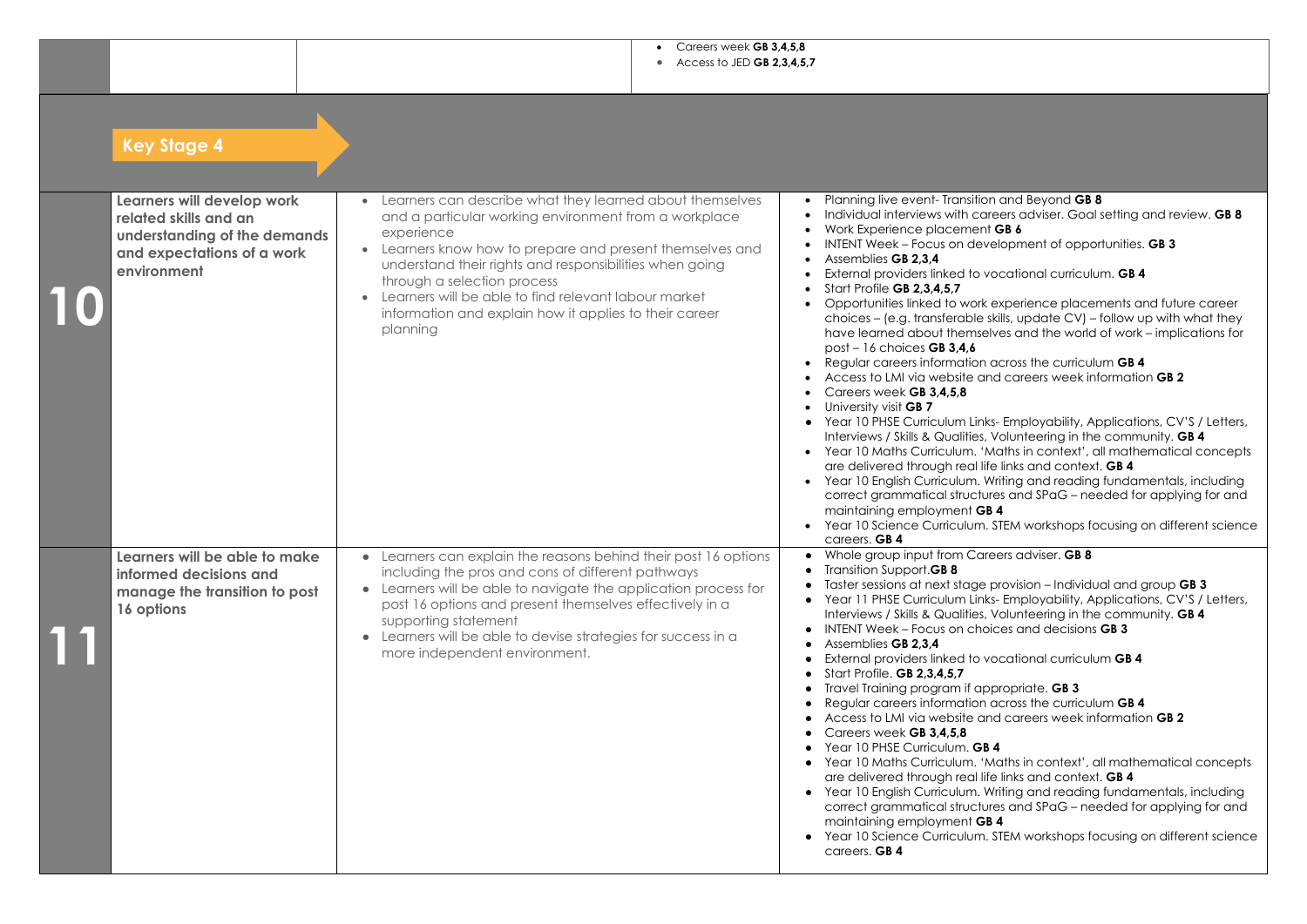across the curriculum **GB 4** • Access to LMI via website and careers week information **GB 2**

Ils & Qualities, Jobs, Application forms and

Maths in context', all mathematical concepts fe links and context. **GB 4** 

writing and reading fundamentals, including  $\alpha$  and SPaG – needed for applying for and

thwest, National Apprenticeship Event. **GB 8** e program **GB 6,8** 

reers adviser. Goal setting and review. **GB 8** 

across the curriculum **GB 4** • Access to LMI via website and careers week information **GB 2**

Ils & Qualities, Jobs, Application forms and

Maths in context', all mathematical concepts fe links and context. **GB 4** 

writing and reading fundamentals, including  $\alpha$  and SPaG – needed for applying for and

erthwest, National Apprenticeship Event. **GB 8** e program **GB 6,8** 

eers adviser. **GB 8** 

planning **GB 5,8** 

across the curriculum **GB 4** • Access to LMI via website and careers week information **GB 2**

| <b>Key Stage 5</b>                                                                                                                      |                                                                                                                                                                                                                                                                                                                                                                           |                                                                                                                                                                                                                                                                                                                                                                                                                                                                                                                                                                                                                     |
|-----------------------------------------------------------------------------------------------------------------------------------------|---------------------------------------------------------------------------------------------------------------------------------------------------------------------------------------------------------------------------------------------------------------------------------------------------------------------------------------------------------------------------|---------------------------------------------------------------------------------------------------------------------------------------------------------------------------------------------------------------------------------------------------------------------------------------------------------------------------------------------------------------------------------------------------------------------------------------------------------------------------------------------------------------------------------------------------------------------------------------------------------------------|
|                                                                                                                                         |                                                                                                                                                                                                                                                                                                                                                                           |                                                                                                                                                                                                                                                                                                                                                                                                                                                                                                                                                                                                                     |
| <b>Application of work related</b><br>and vocational skills to<br>enhance learner focus on<br>available career options.                 | Learners can actively participate in vocational curriculum,<br>exploring the expectations of the working environment<br>through appropriate accreditation.<br>Learners will be able to recognise transferable skills valuable<br>$\bullet$<br>to employers and future success.<br>Learners will explore and evaluate future choices in order to<br>refine future options. | KS5 Enterprise program GB 6<br>$\bullet$<br>Careers events- e.g. Skills North<br>Careers and work experience<br>Vocational Curriculum. GB 4<br>Whole group input from caree<br>Online and real world experier<br>Travel training GB 3<br>Independent living skills. GB 3<br>Regular careers information ad<br>Access to LMI via website and<br>Careers week GB 3,4,5,8<br>Year 12 PHSE Curriculum. Skills 8<br>interviewing techniques GB 4<br>Year 12 Maths Curriculum. 'Mo<br>are delivered through real life<br>Year 12 English Curriculum. Wri<br>correct grammatical structures<br>maintaining employment GB 4 |
| Preparation and planning to<br>be completed. Challenge and<br>resilience explored to equip<br>learners with tools needed to<br>succeed. | Learners recognise that resilience is an essential tool for<br>success in the future and have tools to navigate challenge.<br>Learners take an active role in identifying their chosen<br>pathway.<br>Learners explore action planning to ensure they take the<br>$\bullet$<br>necessary steps to achieve a chosen goal.                                                  | KS5 Enterprise program GB 6<br>$\bullet$<br>Careers events- eg Skills Northy<br>Careers and work experience<br>Vocational Curriculum GB 4<br>Mock Interview process. GB 6<br>Individual interviews with care<br>Planning Live event GB 8<br>Regular careers information ad<br>Access to LMI via website and<br>Careers week GB 3,4,5,8<br>Year 13 PHSE Curriculum. Skills &<br>interviewing techniques GB 4<br>Year 13 Maths Curriculum. 'Mo<br>$\bullet$<br>are delivered through real life<br>Year 13 English Curriculum. Wri<br>correct grammatical structures<br>maintaining employment GB 4                    |
| <b>Focused and individual</b><br>transitions programs<br>undertaken. Learners progress<br>on an appropriate pathway.                    | Learners are able to make informed choices and can plan<br>for their next steps.<br>Learners recognise their own skills and qualities and can<br>$\bullet$<br>share them in an appropriate way.<br>Learners can express clear goals and access a tailored<br>transition program.                                                                                          | KS5 Enterprise program GB 6<br>Careers events - e.g. Skills Nort<br>Careers and work experience<br>Vocational Curriculum. GB 4<br>Whole group input from caree<br>World of work and Transition pl<br>Individual transition support. G<br>Travel training GB 3<br>Regular careers information ad<br>Access to LMI via website and<br>Careers week GB 3,4,5,8<br>University visit GB 7                                                                                                                                                                                                                                |

erthwest, National Apprenticeship Event. **GB 8** e program **GB 6,8** 

eers adviser. **GB 8** fiences. **GB 3,4** 

## • Individual transition support. **GB 3**